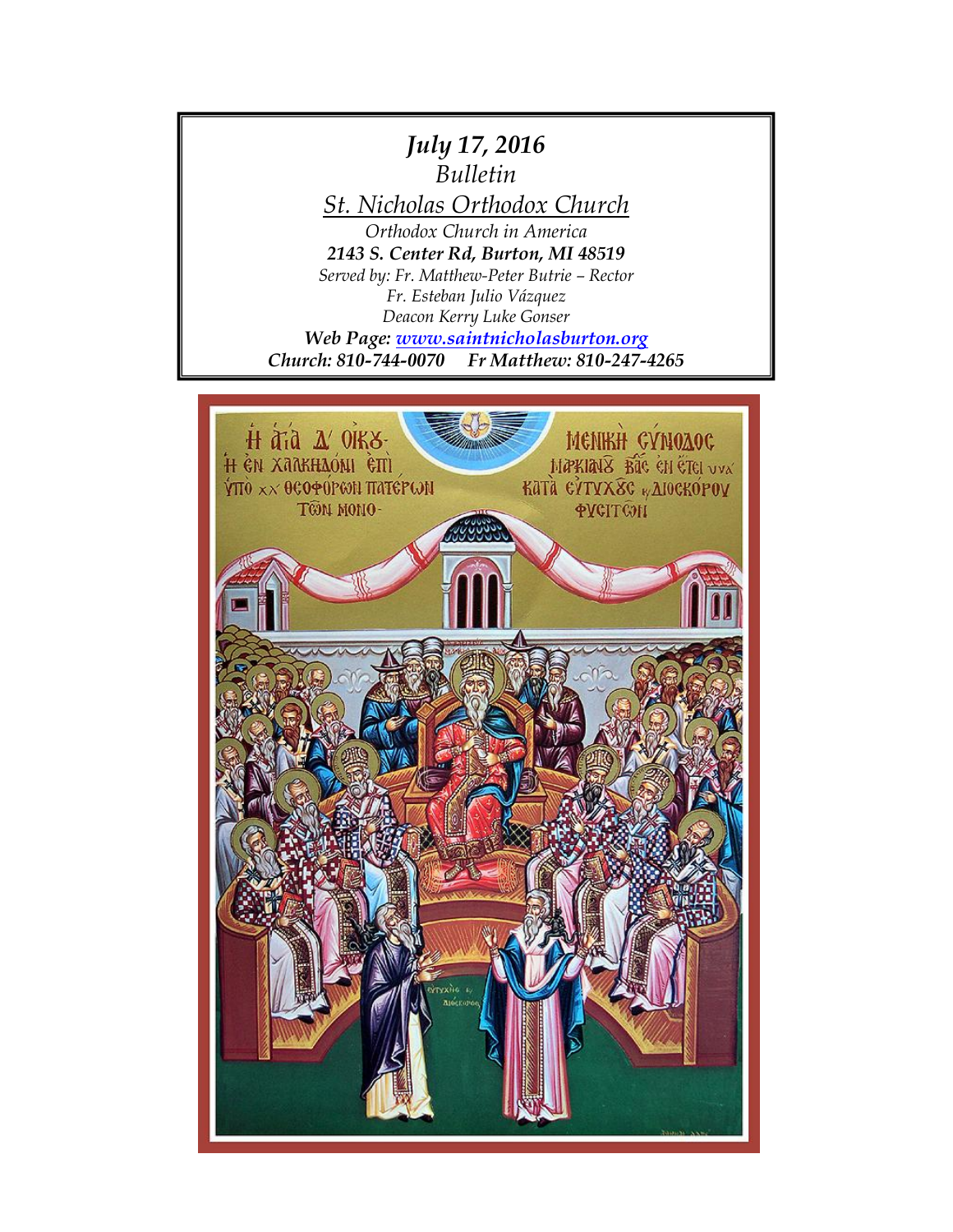**SUNDAY, JULY 17, 2016 4th SUNDAY AFTER PENTECOST — Tone 3. Fathers of the 1st Six Ecumenical Councils. Greatmartyr Marina (Margaret) of Antioch in Pisidia (4th c.). Ven. Irenarchus, Abbot of Solovkétsky Monastery (1628). Translation of the Relics of Ven. Lazarus of Mt. Galesius near Ephesus. Royal Passionbearers Tsar Nicholas (Nikolai), Tsaritsa Alexandra, Tsarevich Aleksy, Grand Duchesses Olga, Tatiana, Maria, Anastasia (1918—July 4th O.S.).**

# **TROPARIA**

**(Tone 6)** The angelic powers were at Thy tomb the guards became as dead men. Mary stood by Thy grave, seeking Thy most pure Body. Thou didst capture hell, not being tempted by it. Thou didst come to the Virgin, granting life. O Lord who didst rise from the dead: glory to Thee!

**(Tone 8)** Most glorious are You, O Christ our God! You have established the Holy Fathers as lights on the earth! Through them you have guided us to the true faith! O greatly Compassionate One, glory to you!

**(Tone 4)** Your lamb Marina calls out to You, O Jesus, in a loud voice:"I love You, my Bridegroom and in seeking You, I endure suffering. In baptism I was crucified so that I might reign in You, and I died so that I might live with You. Accept me as a pure sacrifice, for I have offered myself in love!" Through her prayers save our souls, since You are merciful!

**(Tone 4)** In truth you were revealed to your flock as a rule of faith, a model of meekness, and teacher of abstinence, so you won the heights by humility, and riches by poverty, O Holy Father Nicholas, intercede with Christ God to save our souls.

# **KONTAKION**

**(Tone 6)** Protection of Christians never failing, Mediatress before the Creator, ever constant. Do not despise the voice of prayer of sinners, but in your goodness come to help us who faithfully call upon you. Hasten to entreat, hurry to pray, O Theotokos, interceding always for those honor you.

#### *The Prokeimenon in the Fourth Tone:* **Blessed art Thou, O Lord, God of our Fathers / and praised and glorified is Thy name forever!**

#### *v.* **For Thou art just in all that Thou hast done for us.**

**THE READING FROM THE EPISTLE OF THE HOLY APOSTLE PAUL TO TITUS (3:8-15)** Titus, my son: The saying is sure. I desire you to insist on these things, so that those who have believed in God may be careful to apply themselves to good deeds; these are excellent and profitable to men. But avoid stupid controversies, genealogies, dissensions, and quarrels over the law, for they are unprofitable and futile. As for a man who is factious, after admonishing him once or twice, have nothing more to do with him, knowing that such a person is perverted and sinful; he is self-condemned. When I send Artemas or Tych'icus to you, do your best to come to me at Nicop'olis, for I have decided to spend the winter there. Do your best to speed Zenas the lawyer and Apol'los on their way; see that they lack nothing. And let our people learn to apply themselves to good deeds, so as to help cases of urgent need, and not to be unfruitful. All who are with me send greetings to you. Greet those who love us in the faith. Grace be with you all.

## *Alleluia, Tone 1*

*v.* **The Lord, the God of gods, speaks and summons the earth from the rising of the sun to its setting.** *v.* **Gather to Me, My venerable ones, who made a covenant with Me by sacrifice.**

## **THE HOLY GOSPEL ACCORDING TO SAINT MATTHEW (5:14-19)**

At that time, Jesus taught his disciples saying: "You are the light of the world. A city set on a hill cannot be hid. Nor do men light a lamp and put it under a bushel, but on a stand, and it gives light to all in the house. Let your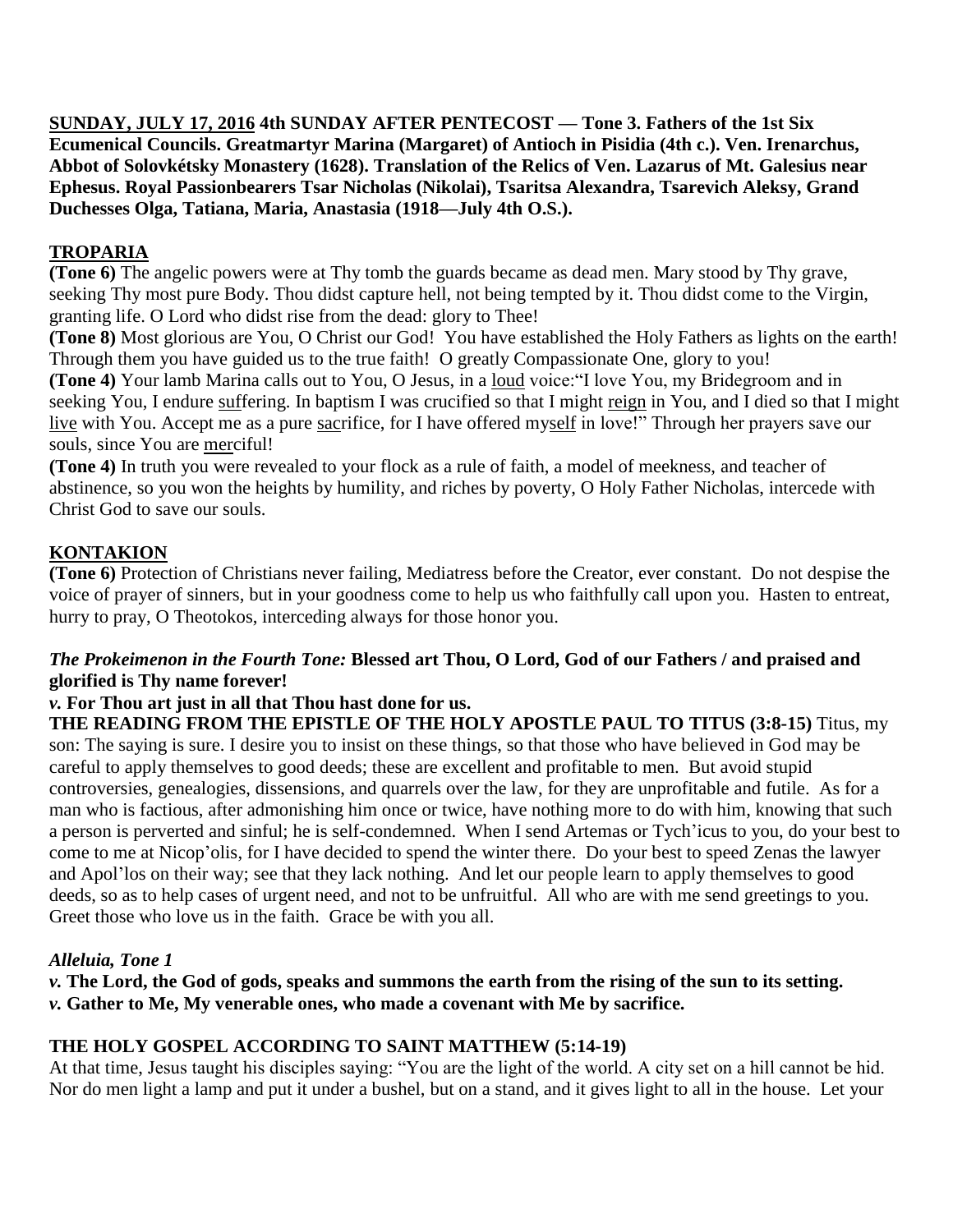light so shine before men, that they may see your good works and give glory to your Father who is in heaven. Think not that I have come to abolish the law and the prophets; I have come not to abolish them but to fulfill them. For truly, I say to you, till heaven and earth pass away, not an iota, not a dot, will pass from the law until all is accomplished. Whoever then relaxes one of the least of these commandments and teaches men so shall be called least in the kingdom of heaven; but he who does them and teaches them shall be called great in the kingdom of heaven."

#### **COMMUNION HYMN**

Praise the Lord from the heavens, praise Him in the highest! Alleluia, Alleluia, Alleluia!

### **Greatmartyr Marina (Margaret) of Antioch in Pisidia**

The Holy Great Martyr Marina was born in Asia Minor, in the city of Antioch of Pisidia (southern Asia Minor), into the family of a pagan priest. In infancy she lost her mother, and her father gave her into the care of a nursemaid, who raised Marina in the Orthodox Faith. Upon learning that his daughter had become a Christian, the father angrily disowned her. During the time of the persecution against Christians under the emperor Diocletian (284-305), when she was fifteen years old, St Marina was arrested and locked up in prison. With firm trust in the will of God and His help, the young prisoner prepared for her impending fate.

The governor Olymbrios, charmed with the beautiful girl, tried to persuade her to renounce the Christian Faith and become his wife. But the saint, unswayed, refused his offers. The vexed governor gave the holy martyr over to torture. Having beaten her fiercely, they fastened the saint with nails to a board and tore at her body with tridents. The governor himself, unable to bear the horror of these tortures, hid his face in his hands. But the holy martyr remained unyielding. Thrown for the night into prison, she was granted heavenly aid and healed of her wounds. They stripped her and tied her to a tree, then burned the martyr with fire. Barely alive, the martyr prayed: "Lord, You have granted me to go through fire for Your Name, grant me also to go through the water of holy Baptism."

Hearing the word "water", the governor gave orders to drown the saint in a large cauldron. The martyr besought the Lord that this manner of execution should become for her holy Baptism. When they plunged her into the water, there suddenly shone a light, and a snow-white dove came down from Heaven, bearing in its beak a golden crown. The fetters put upon St Marina came apart by themselves. The martyr stood up in the fount of Baptism

glorifying the Holy Trinity, Father, Son, and Holy Spirit. St Marina emerged from the fount completely healed, without any trace of burns. Amazed at this miracle, the people glorified the True God, and many came to believe. This brought the governor into a rage, and he gave orders to kill anyone who might confess the Name of Christ. 15,000 Christians perished there, and the holy Martyr Marina was beheaded. The sufferings of the Great Martyr Marina were described by an eyewitness of the event, named Theotimos.

Up until the taking of Constantinople by Western crusaders in the year 1204, the relics of the Great Martyr Marina were in the Panteponteia monastery. According to other sources, they were located in Antioch until the year 908 and from there transferred to Italy. Now they are in Athens, in a church dedicated to the holy Virgin Martyr. Her venerable hand was transferred to Mount Athos, to the Batopedi monastery.

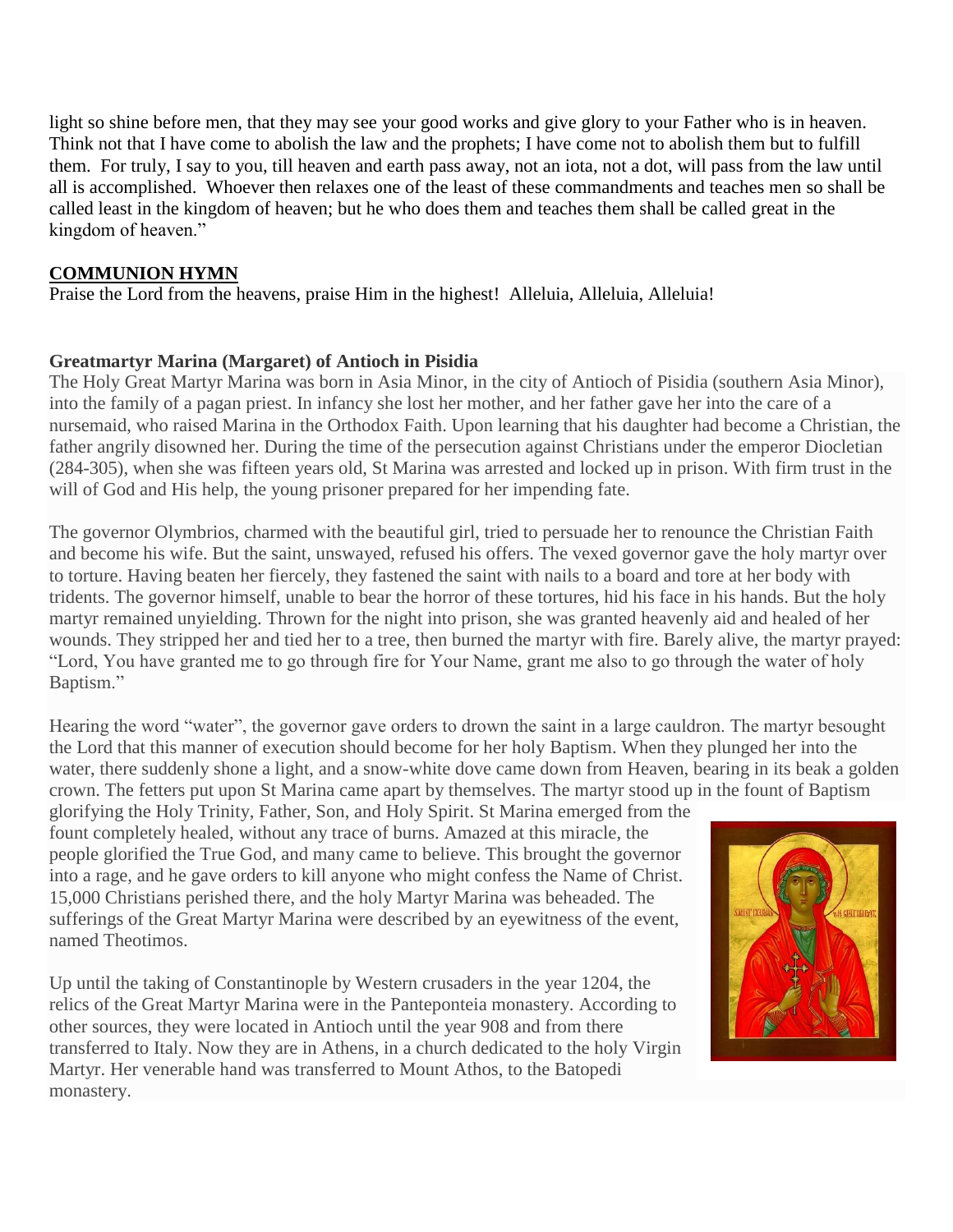းရွိေလးရွိေတာ့ မန္တီးေတြကုိ ေရွာက္ရွိေတာ့ သန္တီလ တစ္သိုးေတာ့ ေရွာက္ေတာ့ေတာ့ ေရွာက္ေတာ့ လည္သိသေဘာင္း

#### **CANDLE INTENTIONS FOR THE HEALTH AND BLESSINGS OF**

|                                                                                  | & Sarah |
|----------------------------------------------------------------------------------|---------|
|                                                                                  |         |
|                                                                                  |         |
|                                                                                  |         |
|                                                                                  | & Megan |
| Fr. Joe, Fr. Moses, Fr. Lavrenty, Deacon Anthony, Aaron, Efrem, Jo Ann, Nikolai, |         |
| Gloria, Laurie, Walt & Zina, Dorothy, Jeanette, Reggie, Ruth, Stojan & Mira,     |         |
|                                                                                  |         |
|                                                                                  |         |
| <b>CANDLE INTENTIONS FOR ALL THOSE IN BLESSED REPOSE</b>                         |         |
|                                                                                  |         |
| ETERNAL LIGHT AT THE ALTAR                                                       |         |
|                                                                                  |         |

ခရွိက ခရိုက် ခရိုက် အိုင်း မရှိသည့် ခရိုက် ခရိုက် ခရိုက် ခရိုက် ခရိုက် ခရိုက် ခရိုက် ခရိုက် ခရိုက်

Welcome all of our friends and visitors to St. Nicholas! Please join us for fellowship, coffee and donuts in our parish hall. Volunteers are needed to serve this morning.

**SAVE THE DATE** Saturday, October 15. We will celebrate our parish's 100<sup>th</sup> Anniversary. Every parishioner and friend of the parish on our mailing list will receive a Save the Date postcard with more information. If you would like to send a postcard to family, friends, neighbors or lost sheep of our parish, there will extra postcards in the parish hall for you to mail to them. (The postage is cheaper for a postcard then a first class letter.)

**PLACE YOUR AD IN OUR 100TH ANNIVERSARY COMMEMORATIVE BOOK** Please check out the display in the hall with all the information and ad sponsorship forms. We would like to have all the ads in by July 31. Don't miss out, fill out a form and submit it today!

PAN-ORTHODOX VACATION CHURCH SCHOOL will be held at St. Mary Magdalene, August 10-13, Wednesday-Friday 6-8:30 and Saturday 1:30-6 followed by vespers.. If you would like to volunteer to help, please call Meghan Durand at 810-610-3693. Registration forms are located in the parish hall.

## **CHARITY MINISTRIES**

**HOPE IN A BOX** is collecting Diapers for the month of July. Place the items in the Blue Box in the hall. Catholic Charities Community Closet will distribute the items.

**FOOD DRIVE** Place non-perishable food items in the other blue box in the hall.

**NORTH END SOUP KITCHEN We serve Thursday, August 4 from 9 am to 1 pm.**